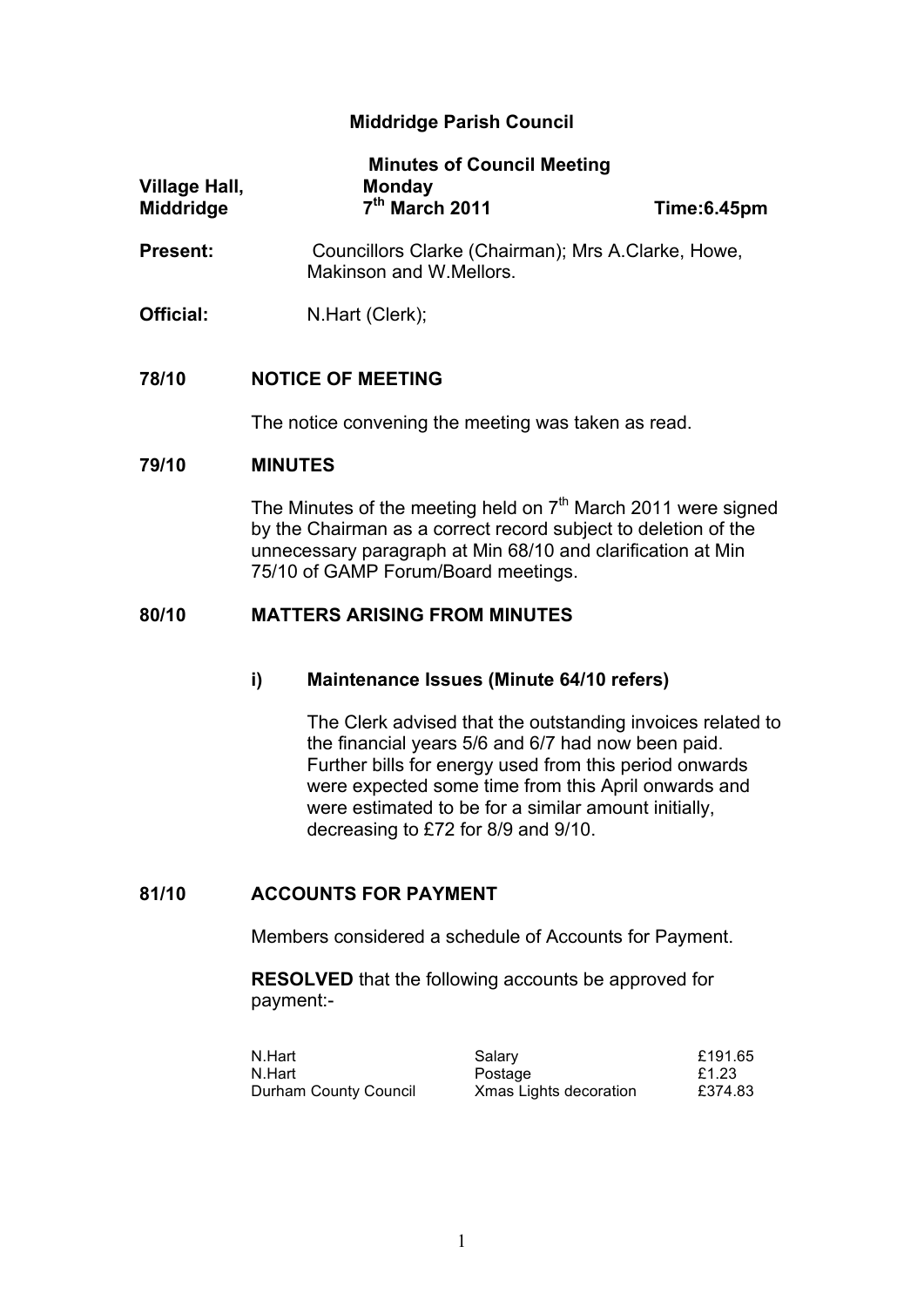### **82/10 GROUNDS MAINTENANCE & GENERAL REPAIRS**

i) Grounds Maintenance or General Repairs Issues

It was noted that work on the outstanding repairs to the wooden seat bench would be carried out shortly.

Reference was also made to complaints received regarding dog mess in Walker Lane. It was suggested that an appropriate article be placed in the residents newsletter and that the local dog warden be advised of the situation.

ii) Maintenance of the Millenium Hedge

The Clerk advised that a representative from Groundwork North East had been identified to assist the Council with advice and possibly practical help insofar as the future maintenance of the Millenium Hedge was concerned. Further details would be advised to members in due course.

iii) Proposed Erection of a Gate across Public Footpath No 5, Middridge Farms

Consideration was given to the necessary design requirements for the proposed gate suggested as a means of controlling unauthorised behaviour in this area.

It was noted that ownership and status of the land in question was in doubt, with DCC advising that they considered the land to be un-adopted and therefore not eligible for funding within their Parish Paths Partnership scheme.

PC Stasiak had followed up previous concerns expressed by Michael Straughier at Police Headquarters but had received no further response.

It was proposed therefore that the Chairman discuss with the proposed contractor design options in order to progress the works.

**RESOLVED** that progression of agreement of the design of the proposed gateway continue as outlined.

## **EXCLUSION OF THE PRESS AND PUBLIC**

**RESOLVED** that the press and public be excluded from the meeting for the following item of business on the grounds that it involved the likely disclosure of exempt information as defined in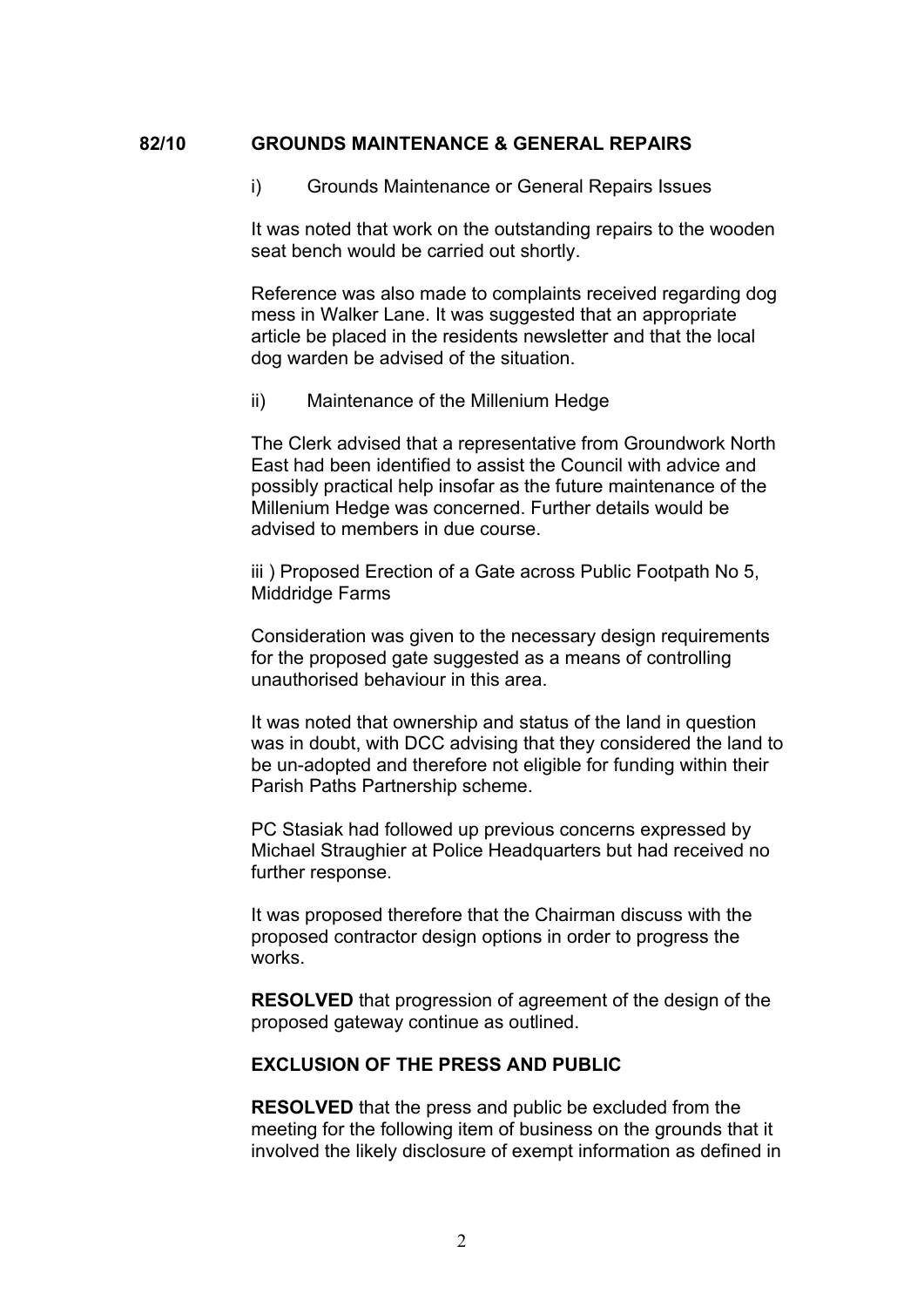Paragraphs 1,2 & 3 of Part 1 of Schedule 12A of the Local Government Act 1985.

iv) Application for Parish Paths Funding 2011/12

Consideration was given to the quotation received from the Council's preferred contractor in respect of this Council's proposed application to DCC for Parish Paths Funding for 2011/12.

**RESOLVED** that the quotation be approved and an appropriate application for funding be submitted to DCC.

**The meeting then continued in public session.**

### **83/10 PROPOSED DISPOSAL OF ALLOTMENTS BY DURHAM COUNTY COUNCIL, MIDDRIDGE**

The latest indication from DCC was that a decision confirming the transfer of the allotments was expected in the next two weeks. It was suggested that, should this be the case, the allotment tenants could be requested to defer payment of their annual rent so that the full rent could be paid to Middridge P.C., as opposed to DCC.

**RESOLVED** that the report be noted and subject to DCC advising of their decision within the above timescale, a request be made that the allotment tenants defer payment of their rent until the transfer of responsibility for the allotments to Middridge P.C. be confirmed.

(Councillor Makinson declared a personal, non-prejudicial interest in respect of the above item as a result of being a current allotment holder.)

### **84/10 PLANNING APPLICATIONS**

The Clerk advised that no planning applications for the Parish had been received.

**RESOLVED** that the report be noted.

### **85/10 CHILDRENS' PLAY AREA**

Consideration was given to the Clerk's monthly inspection report regarding the condition of the play area and equipment.

**RESOLVED** that the report be noted.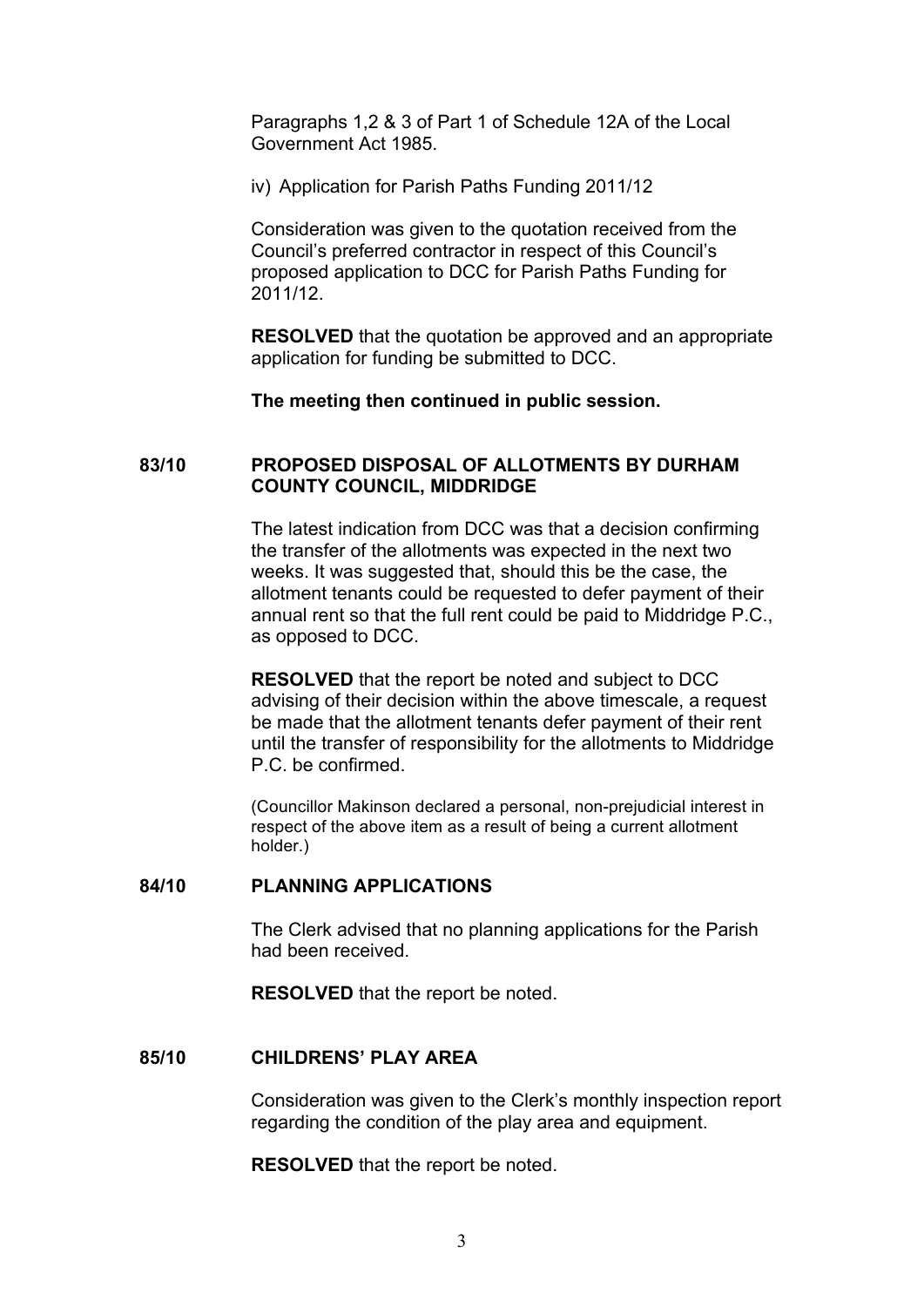## **86/10 C35 NEWTON AYCLIFFE TO SHILDON ROAD-TRAFFIC CALMING**

Further to recent Police monitoring of traffic speed through the village, members referred to the possibility of the Parish Council obtaining an appropriate permanent traffic sign warning/recording excessive speed. It was suggested that Cllr Mrs Clarke raise the issue with County Councillor Mrs Bowman.

**RESOLVED** that the matter be raised and the outcome be reported to the next meeting.

# **87/10 G.A.T.C./MIDDRIDGE AREA ACTION PARTNERSHIP FEEDBACK**

Councillor Mrs Clarke advised that GAMP had confirmed the following as its priorities for the next year:-

- i) Activities for Young People
- ii) Support for the Voluntary & Community Sector
- iii) Employment, Job Prospects & New Enterprise

**RESOLVED** that the report be noted.

### **88/10 ANY OTHER BUSINESS**

i) Plants for Flower Tubs

Members were advised that Bluebell Nurseries had confirmed the Parish Council could have whatever number/type of plants they required for the purpose of filling the flower tubs in the village provided they were collected by the Parish Council from the Nursery. It was proposed that Cllr Howe arrange collection.

ii) Northumbria in Bloom-Bulb Planting Challenge

Details were confirmed of the event taking place at County Hall on the 9<sup>th</sup> April 2011.

iii) Further to the last meeting, Cllr Mrs Clarke advised that the Limestone Landscapes Partnership had been unable to provide any assistance with regard to eligibility for funding/advice that would assist the Council in its future plans for the paddock/allotments as its plans did not seen to identify the existence of magnesian limestone within this part of the village. They had however suggested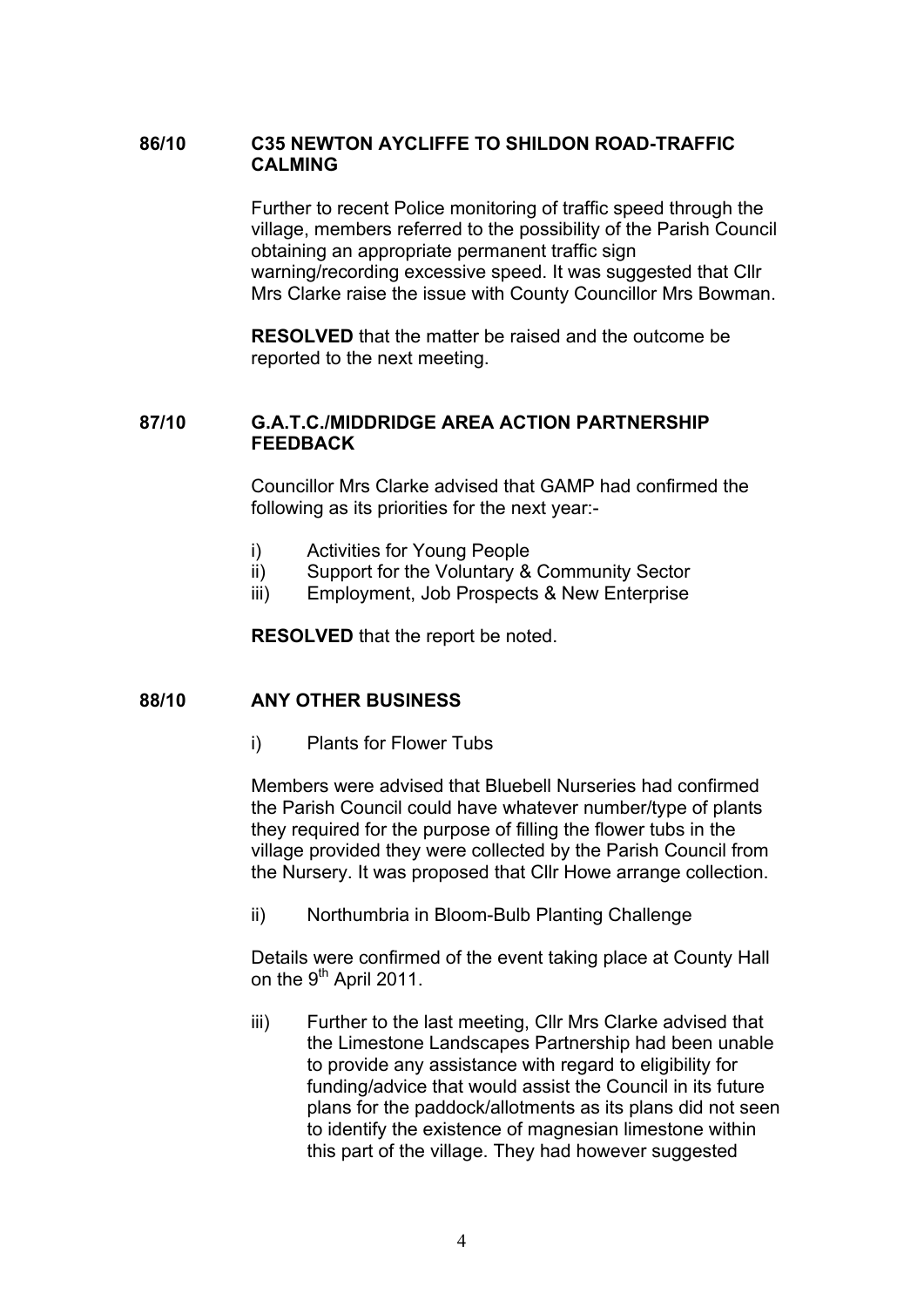another possible source of assistance, whom Cllr Clarke would contact for advice.

iv) Village Fete-2<sup>nd</sup> July 2011

Consideration was given a request from Middridge Residents Association for permission from the Parish Council for them to use the Village Green as part of their Village Fete celebrations on the 2<sup>nd</sup> July 2011.

The Parish Council was also invited to consider offering a donation towards one of the raffle prizes.

**RESOLVED** that the Residents Association be granted permission for use of the Village Green as part of their Village Fete celebrations on the  $2^{nd}$  July 2011, and a donation of £40 be offered by the Parish Council towards one of the raffle prizes.

(Cllrs Clarke, Mellors and Makinson each declared a Personal, Non Prejudicial interest in respect of this item as each were members of the Residents Association.)

v) Great British Elm Planting Experiment

Cllr Howe advised that organisers of the above experiment had been in contact with him to discuss the Parish Council taking receipt of an elm sapling in the near future. It was proposed that The Docks would be an appropriate location for the tree and it was suggested that Cllrs Howe and Makinson arrange to take delivery and carry out planting of the tree as soon as possible.

vi) Litter Free Durham

Consideration was given to participation in the above event. It was proposed that an event be organised for Sunday 3<sup>rd</sup> April 2011 and be advertised in the Parish Newsletter. Anyone interested in participating to meet at the Parish Notice Board at 10.00am.

(i) Resignation of Parish Clerk-N.Hart

The Parish Clerk confirmed that due to imminent anticipated additional work responsibility in respect of his full time job, which would ultimately have an affect on his time available for other matters, he had, after some considerable thought, tendered his resignation in respect of his duties as Parish Clerk of Middridge Parish Council.